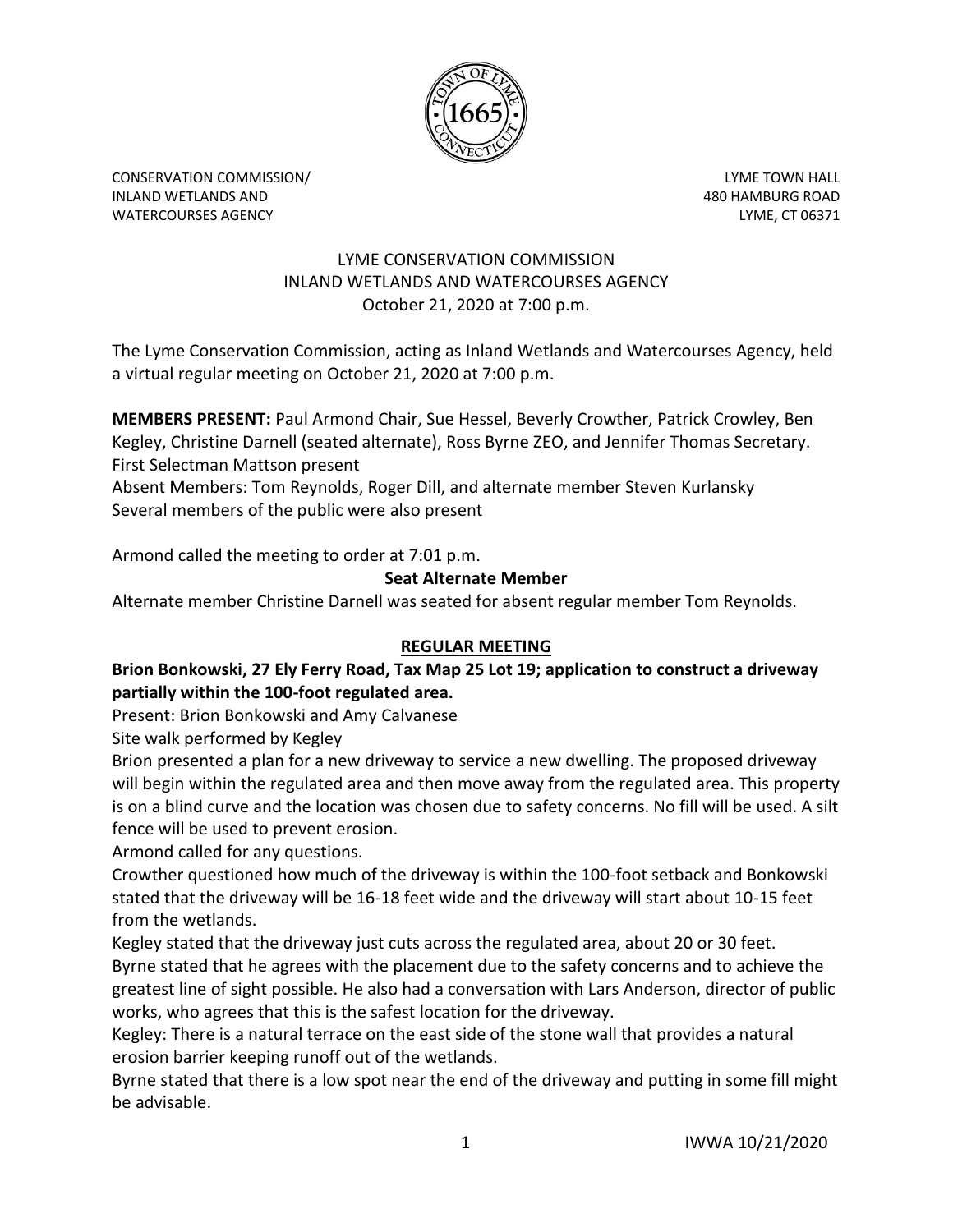Armond questioned whether a pipe might be more appropriate.

Darnell stated that it appears that they do not have a lot of options of where the driveway should go.

The commission voted to approve the application, with Crowley making the motion and Hessel second. However, following the vote it was determined that the commission must wait until the following month to formally vote on the application due to state statute. The applicants will return the following month for a formal vote.

# **Ernest and Doreen Lammer, 38 Burr Road, Tax Map 32 Lot 11; application to subdivide a lot and construct a single-family dwelling with driveway and pool within the 100-foot regulated area.**

Present: Bob Doane, Engineer

Site walk performed by Kegley

Doane stated that the property owners would like to divide off a lot for their son. The first lot would be 3.93 acres and include the existing house and the second lot would be 1.89 acres on which a new dwelling will be built. A suitable site for a sanitary system has been located near Burr Road. The proposed patio and pool will encroach on the upland review area by about 50 feet. A couple of trees were noted during the site walk which will be marked to remain during clearing.

Richard Snarski has flagged the wetlands and reviewed the plan. A letter has been sent to the commission stating that with proper sedimentation and erosion controls, the project will have no adverse impacts on the wetlands.

The driveway will come off the existing driveway that services the neighbor's property. Crowther asked for clarification that the commission is passing judgement on the subdivision as well as the proposed construction within the regulated area and Armond stated that the commission will advise the planning and zoning commission regarding the subdivision and make a judgement on the construction.

Doane asked the commission to accept the application and to make a determination as to whether the proposed constitutes significant activity.

Armond stated that the commission has accepted the application and the proposed would not constitute significant activity and so no public hearing is required. The commission agreed. Darnell asked if she would be able to schedule a site visit before the next meeting, and Doane agreed to meet any commission member interested the following Saturday.

## **Discussion of proposed Birch Mill Bridge project.**

## Present: Don Gerber

Gerber presented the commission with the current plans for the Birch Mill Bridge project. Areas of discussion included the new design of the bridge and the requirement of DEEP to design for the 100-year flood line. The construction process was discussed, including sedimentation and erosion controls, timing of the project, and possible remediation plans for the permanently impacted area. Gerber stated that the town is still in the process of getting the required permits from the state and the project will go to a public hearing before moving forward.